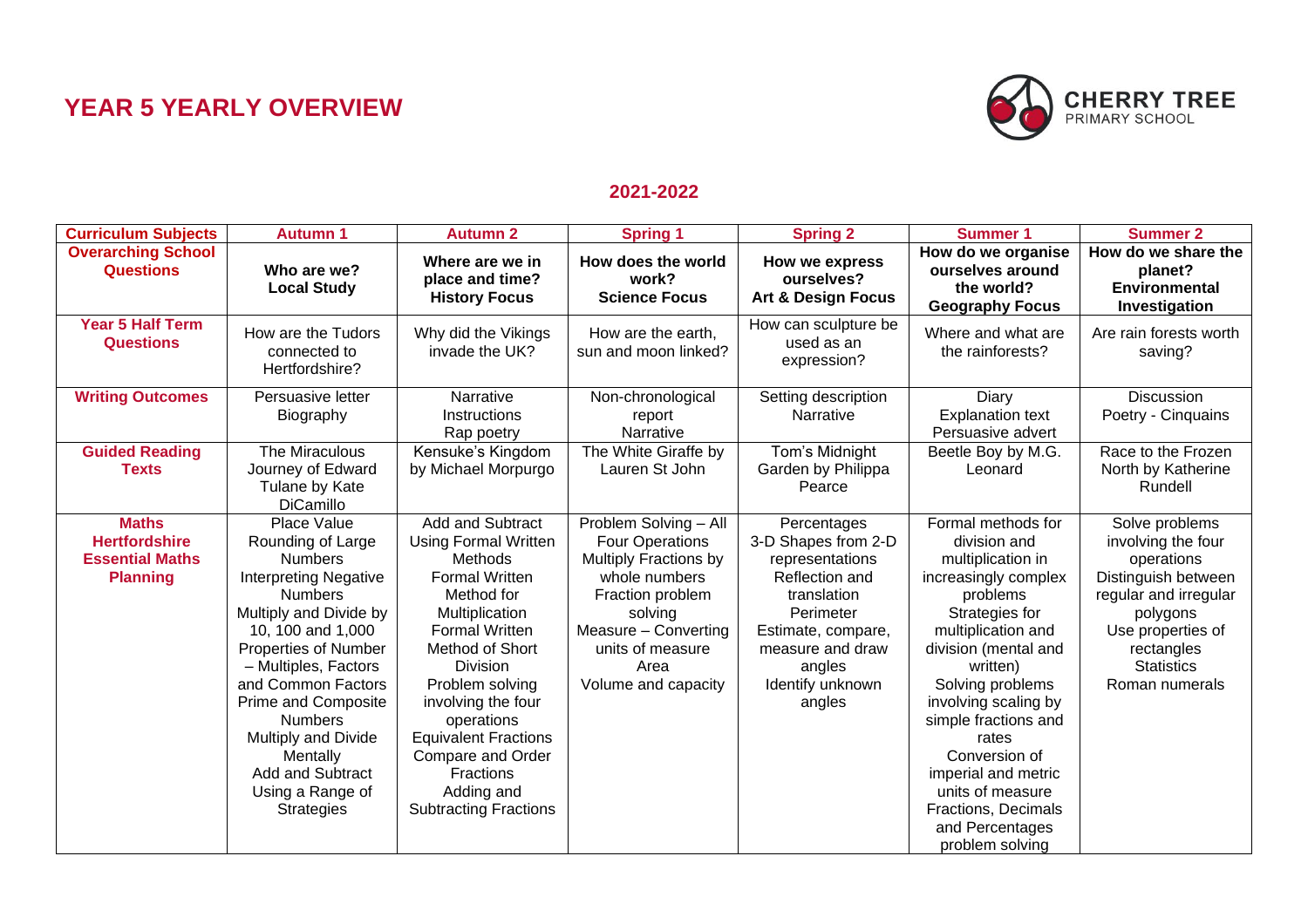|                                                               |                                                                                                                                                                                                                |                                                                                                                         |                                                                                                                         |                                                                                                                                                       | Reading timetables<br>and calculating with<br>time                                                                               |                                                                                                                         |
|---------------------------------------------------------------|----------------------------------------------------------------------------------------------------------------------------------------------------------------------------------------------------------------|-------------------------------------------------------------------------------------------------------------------------|-------------------------------------------------------------------------------------------------------------------------|-------------------------------------------------------------------------------------------------------------------------------------------------------|----------------------------------------------------------------------------------------------------------------------------------|-------------------------------------------------------------------------------------------------------------------------|
| <b>Art &amp; Design</b>                                       | Portraits in the stye of<br>Andy Warhol                                                                                                                                                                        | <b>Viking Shields</b>                                                                                                   | Phases of the Moon<br>artwork                                                                                           | Sculpture - Anthony<br>Gormley                                                                                                                        | Beading and textile<br>arts - Claire Burchell                                                                                    | Rainforest artwork                                                                                                      |
| <b>Computing</b>                                              | <b>Internet Safety</b>                                                                                                                                                                                         | Coding                                                                                                                  | Spreadsheets<br>Databases                                                                                               | Game creator                                                                                                                                          | 3D modelling                                                                                                                     | Concept maps.                                                                                                           |
| Design &<br><b>Technology</b>                                 |                                                                                                                                                                                                                | Apply understanding<br>of how to strengthen,<br>stiffen and reinforce<br>more complex<br>structures - Viking<br>Shields | Mechanisms - Gears,<br>levers and linkages<br>within space travel.<br>Moon Rovers.                                      |                                                                                                                                                       |                                                                                                                                  | Investigating fair trade<br>products &<br>Palm oil production                                                           |
| <b>Geography</b>                                              | Locate and describe<br>where Hertfordshire is<br>on a map of the<br>United Kingdom.<br>Name some key cities<br>and towns in<br>Hertfordshire and use<br>directional language<br>to describe where<br>they are. | Use European maps<br>to investigate where<br>the Vikings came from<br>and why?                                          | Explain how the<br>position of the sun<br>affects climate and<br>seasons.<br>Explain how the moon<br>affects the tides. | Explain geographical<br>inspiration behind<br>famous sculptures in<br>the UK and abroad<br>(Angel of the North &<br>Christ the Redeemer<br>in Brazil) | Describe the physical<br>features of the<br>Amazon Rainforest.<br>Compare the Amazon<br>river to a UK river.                     | Investigate the<br>process of fair trade.<br>Locate and describe<br>where a variety of<br>food comes from -<br>palm oil |
| <b>History</b>                                                | Understand how the<br>Tudors were linked to<br>Hertfordshire.<br>Who were the<br>Tudors?                                                                                                                       | How and when did<br>the Vikings invade<br>Britain?<br>Explaining why the<br>Vikings invaded<br>Britain.                 | The moon landings.<br>The role of women in<br>the Space Race.                                                           | Study of different<br>sculptors, and their<br>work, from different<br>periods in history.                                                             | Learn about the<br>indigenous tribes of<br>the Rainforest and<br>how their homes are<br>being affected<br>through deforestation. | Understand how the<br>world has reacted to<br>climate change over<br>time.                                              |
| <b>Modern Foreign</b><br><b>Languages -</b><br><b>Spanish</b> | Yo Aprendo Español<br>$-$ I'm learning<br>Spanish                                                                                                                                                              | ¿Qué Fecha Es Hoy?<br>What is the date?                                                                                 | Los Planetas - The<br><b>Planets</b>                                                                                    | Mi clase - My Class                                                                                                                                   | Hábitats                                                                                                                         | Desayuno en el café -<br>At the Cafe                                                                                    |
| <b>Music</b>                                                  | Singing:<br>Divorced, Beheaded,<br><b>Died</b><br>Listening:<br>Greensleeves by Anon                                                                                                                           | Singing:<br><b>Viking Rock</b><br>Listening:<br>Viking Saga Songs BBC<br>- Lesson plan ideas.                           | Singing:<br>Earth Space & all that<br>Jazz<br>Listening:<br>Apollo 13 Main Title by<br>James Horner                     | Singing:<br>Spirit of the North<br>Listening:<br><b>Chitty Chitty Bang</b><br><b>Bang played by Cory</b><br><b>Band</b>                               | Singing:<br>Mexican Wave<br>Listening:<br>Fanfarra by Sergio<br>Mendes                                                           | Singing:<br>Every Inch of our Planet<br>is our home<br>Listening:<br>Rainforest music<br>Garage Band app                |